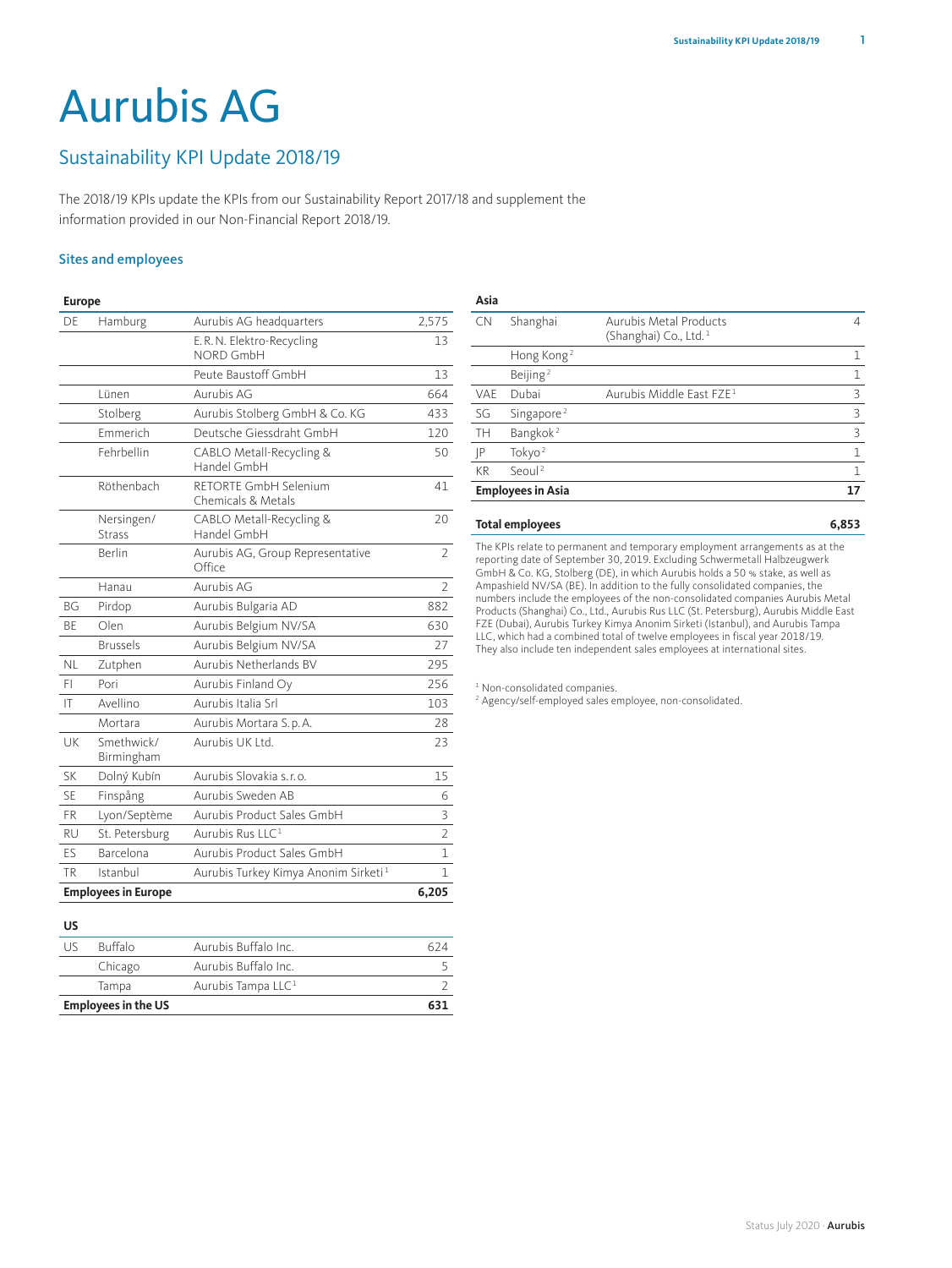#### Certifications by site

ISO 45001/ OHSAS

| Site                                      | <b>EMAS</b> | ISO 14001  | ISO 50001    | ISO 9001       | IATF 16949 | EfbV | -----<br>18001 <sup>3</sup> |
|-------------------------------------------|-------------|------------|--------------|----------------|------------|------|-----------------------------|
|                                           | V           | $\sqrt{ }$ | $\checkmark$ |                |            |      |                             |
| Hamburg, headquarters (DE)                |             |            |              | $\sqrt{ }$     |            |      |                             |
| Lünen (DE)                                | √           |            | $\sqrt{ }$   | $\sqrt{ }$     |            |      |                             |
| Olen (BE)                                 |             |            |              |                |            |      |                             |
| Pirdop (BG)                               |             | $\sqrt{ }$ |              | $\sqrt{ }$     |            |      |                             |
| Avellino (IT)                             | $\sqrt{ }$  | $\sqrt{ }$ |              | $\sqrt{ }$     |            |      |                             |
| Buffalo (US)                              |             |            |              | $\sqrt{ }$     | $\sqrt{ }$ |      |                             |
| Emmerich, Deutsche Giessdraht (DE)        |             | $\sqrt{ }$ | $\checkmark$ | $\sqrt{ }$     |            |      |                             |
| Fehrbellin, CABLO (DE)                    |             |            | v            |                |            |      |                             |
| Hamburg, E.R.N. (DE)                      |             | $\sqrt{ }$ | Ń            | $\sqrt{ }$     |            |      |                             |
| Hamburg, Peute Baustoff (DE) <sup>1</sup> |             |            |              | $\mathbf{V}^1$ |            |      |                             |
| Nersingen, Strass, CABLO (DE)             |             | $\sqrt{ }$ | $\sqrt{ }$   | $\sqrt{ }$     |            | V    |                             |
| Pori (FI)                                 |             |            |              | $\sqrt{ }$     |            |      |                             |
| Röthenbach, RETORTE (DE)                  |             |            |              |                |            |      |                             |
| Stolberg (DE)                             |             |            | $\sqrt{ }$   | $\sqrt{ }$     | $\sqrt{ }$ |      |                             |
| Stolberg, Schwermetall (DE) <sup>2</sup>  | V           | $\sqrt{ }$ | V            | $\sqrt{ }$     |            |      | V                           |
| Zutphen (NL)                              |             |            |              | $\sqrt{ }$     | V          |      |                             |
|                                           |             |            |              |                |            |      |                             |

1 For the sale of iron silicate granules used to produce blasting abrasives. 2 Not majority-owned by Aurubis (50% stake).

<sup>3</sup> The slitting center in Dolný Kubín is also certified in accordance with OHSAS 18001.

#### **Explanation:**

EMAS: system of specifications for environmental management systems.

ISO 14001: standard for environmental management systems.

ISO 50001: standard for energy management systems.

ISO 9001: standard for quality management systems.

IATF 16949: standard for quality management systems in the automotive industry, based on ISO 9001.<br>EfbV: Ordinance on Specialized Waste Management Companies (German certificate).<br>ISO 45001: standard for occupational safety

OHSAS 18001: standard for occupational safety management systems.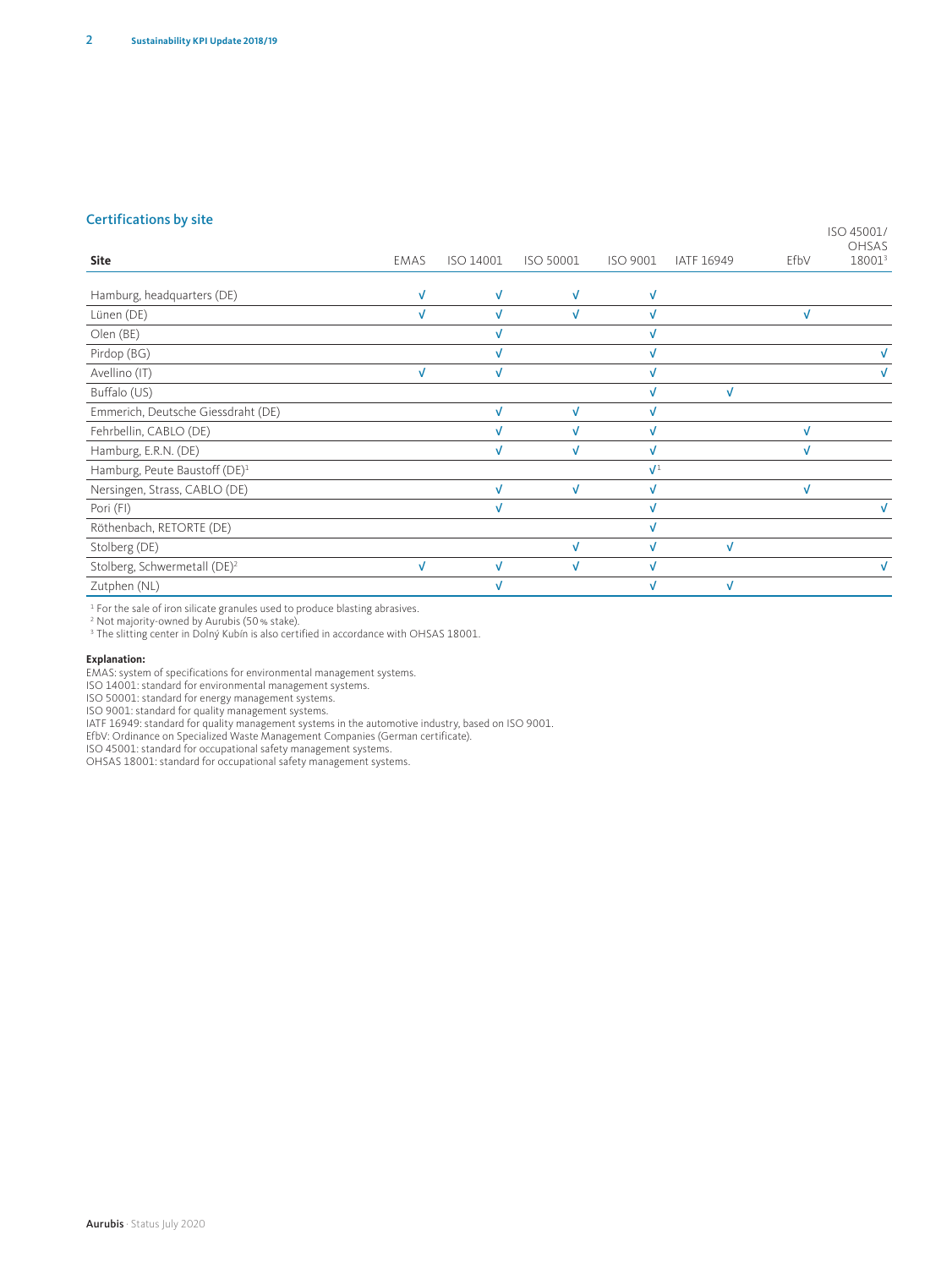## Origin of primary raw materials<sup>1</sup>

for the Aurubis Group in FY 2018/19



## Origin of recycling materials <sup>1</sup>

for the Aurubis Group in FY 2018/19



<sup>1</sup> Concentrate throughput in FY 2018/19 was 2.2 million t. 1 About 600,000 t, excluding volumes for Segment Flat Rolled Products.

### Compliance and anti-corruption

| Unit                                         | $2016/17 - 2018/19$ |
|----------------------------------------------|---------------------|
| Employees trained the past three years       |                     |
| Anti-corruption<br>Employees                 | 725.                |
| Percentage of all employees<br>$\%$          |                     |
| Antitrust law<br>Employees                   | 320                 |
| Percentage of all employees<br>$\frac{1}{2}$ |                     |

| Unit                     | 2018/19 |
|--------------------------|---------|
| Incidents or lawsuits    |         |
| Number<br>Corruption     |         |
| Antitrust law<br>Number  |         |
| Number<br>Discrimination |         |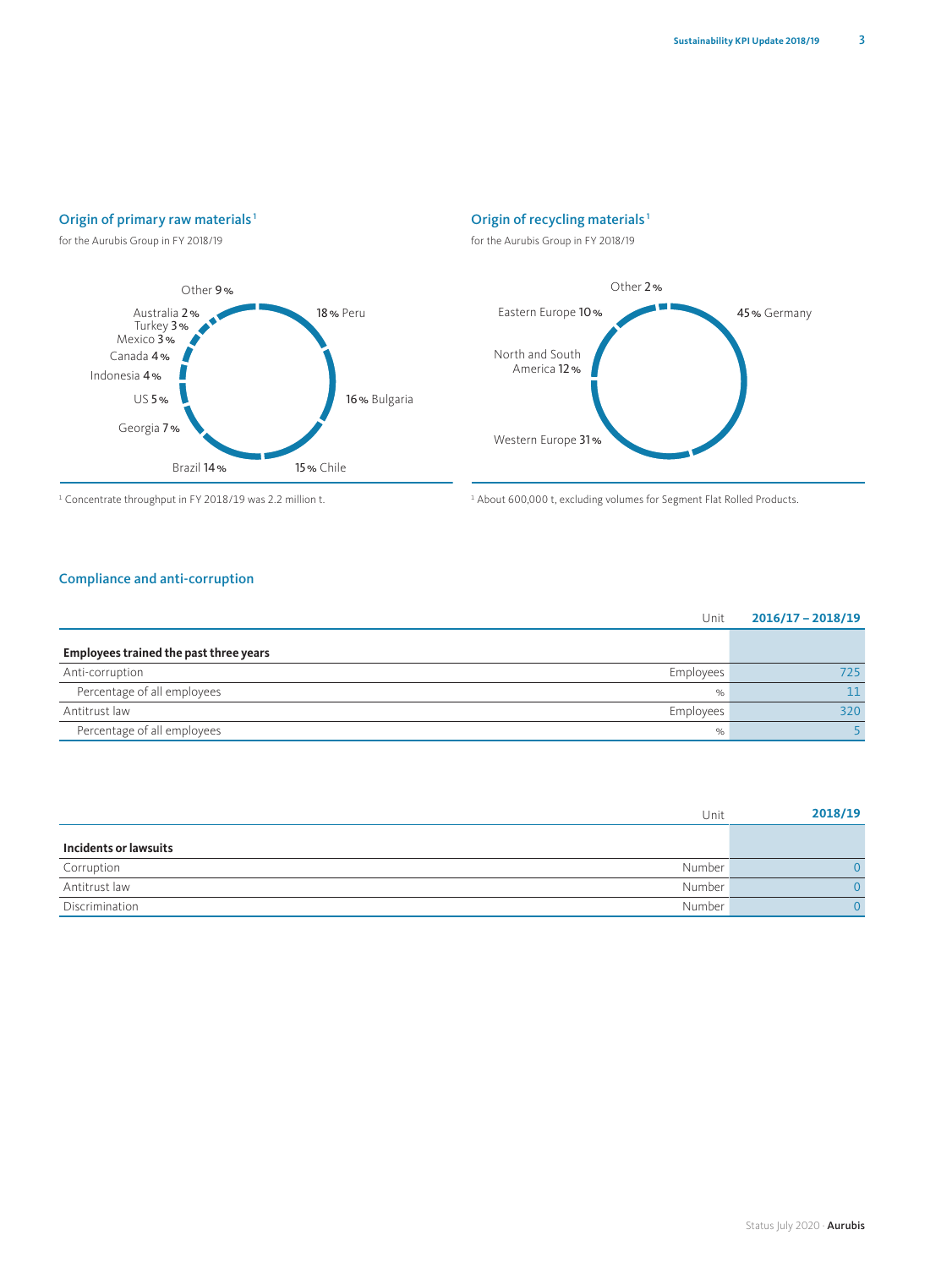## **ENVIRONMENTAL KPIs**

If not stated otherwise, Aurubis reports the environmental KPIs for the production sites that are majority-owned by Aurubis (> 50%). This reflects most of the energy consumption because the volume at the sales offices is negligible in comparison. In contrast to the Non-Financial Report and the Sustainability Report for fiscal year 2017/18, the KPIs reported this year don't include Schwermetall Halbzeugwerk GmbH & Co. KG, in which Aurubis holds a 50% stake. Aurubis reports its environmental KPIs based on the calendar year, not the fiscal year.

|                                                        | Unit                | 2016   | 2017                     | 2018  |
|--------------------------------------------------------|---------------------|--------|--------------------------|-------|
| <b>Energy</b>                                          |                     |        |                          |       |
| Total energy consumption within the organization       | million MWh         | 3.45   | 3.54                     | 3.51  |
| Total energy consumption from renewable energies       | million MWh         | 0.03   | 0.14                     | 0.17  |
| Total primary energy consumption                       | million MWh         | 1.72   | 1.66                     | 1.75  |
| Total fuel consumption from non-renewable sources      | million MWh         | 1.71   | 1.66                     | 1.70  |
| Natural gas                                            | million MWh         | 1.20   | 1.15                     | 1.21  |
| Heating oil                                            | million MWh         | 0.01   | 0.01                     | 0.01  |
| Liquefied petroleum gas (LPG)                          | million MWh         | 0.04   | 0.04                     | 0.05  |
| Diesel                                                 | million MWh         | 0.05   | 0.05                     | 0.01  |
| Fuel oil                                               | million MWh         | 0.30   | 0.29                     | 0.30  |
| Coke                                                   | million MWh         | 0.08   | 0.09                     | 0.09  |
| Butane gas                                             | million MWh         | 0.04   | 0.04                     | 0.03  |
| Total fuel consumption from renewable sources          | million MWh         | 0.002  | 0.003                    | 0.003 |
| Wood and wood waste                                    | million MWh         | 0.0003 | $\overline{\phantom{a}}$ |       |
| Landfill gas (LFG)                                     | million MWh         | 0.002  | 0.003                    | 0.003 |
| Total secondary energy consumption                     | million MWh         | 1.73   | 1.88                     | 1.77  |
| <b>Total electricity consumption</b>                   | million MWh         | 1.68   | 1.83                     | 1.71  |
| Total bought-in electricity                            | million MWh         | 1.65   | 1.79                     | 1.69  |
| from non-renewable sources                             | million MWh         | 1.62   | 1.66                     | 1.56  |
| from renewable sources                                 | million MWh         | 0.03   | 0.13                     | 0.13  |
| Consumption of internally generated renewable energies | million MWh         | 0.03   | 0.04                     | 0.02  |
| Consumption of bought-in steam                         | million MWh         | 0.05   | 0.04                     | 0.05  |
| Energy intensity <sup>1</sup>                          | MWh/t copper output | 2.1    | 1.9                      | 1.9   |

<sup>1</sup> Values based on copper production, i.e., at the Hamburg, Lünen, Pirdop, and Olen sites.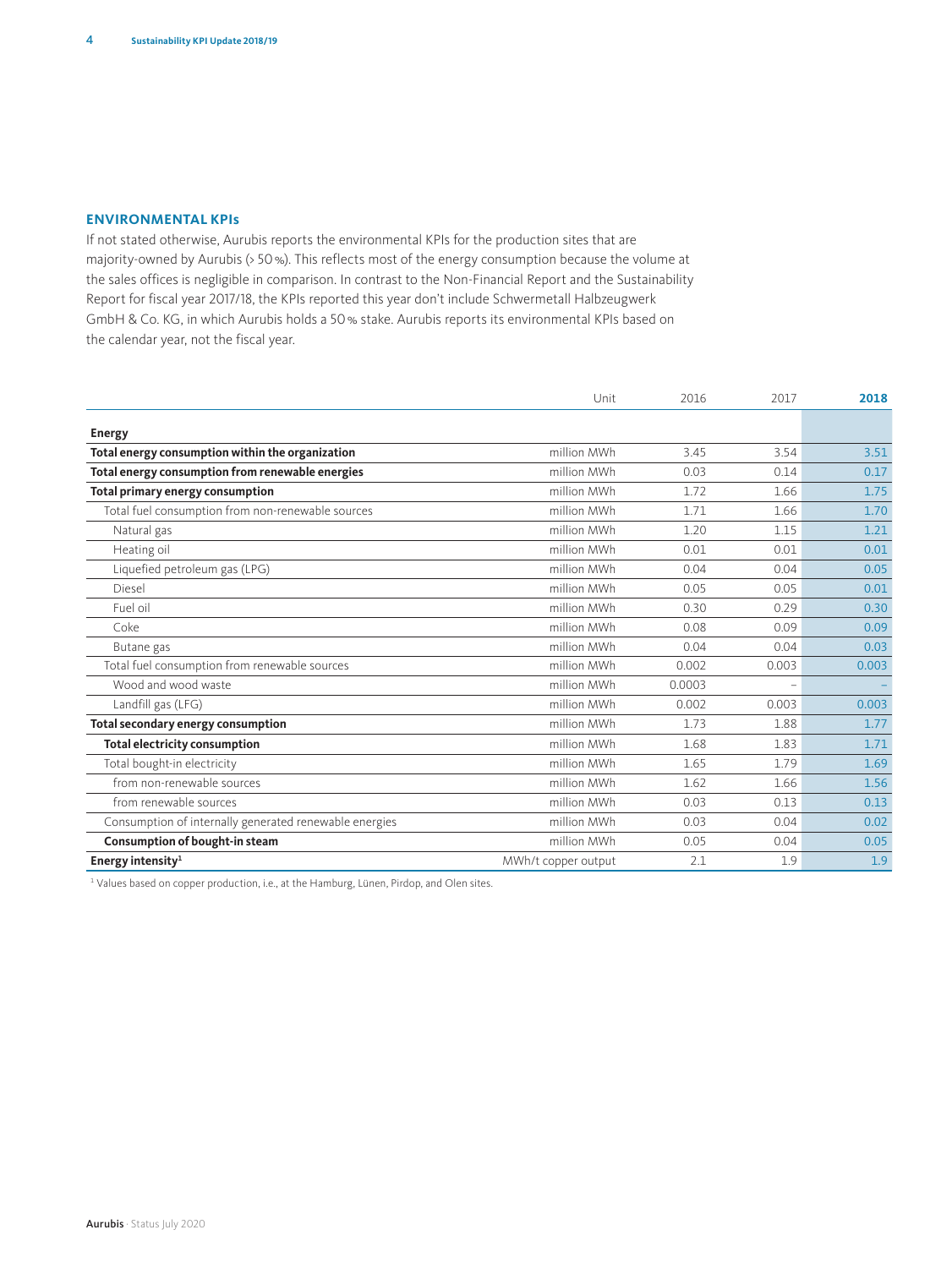| Unit                                                        | 2018      |
|-------------------------------------------------------------|-----------|
| Reduction in energy consumption through individual projects |           |
| <b>Total</b><br><b>MWh</b>                                  | 15,941.00 |
| <b>MWh</b><br>Steam turbine in Pirdop                       | 13,390.00 |
| Optimizations in Hamburg<br><b>MWh</b>                      | 2.457.00  |
| <b>MWh</b><br>Optimizations in Olen                         | 94.00     |

|                                                                                         | Unit                 | 2016  | 2017  | 2018  |
|-----------------------------------------------------------------------------------------|----------------------|-------|-------|-------|
| KPIs related to CO <sub>2</sub> emissions <sup>1</sup>                                  |                      |       |       |       |
| Scope 1 and 2                                                                           | 1,000t               | 1.522 | 1.565 | 1,459 |
| Scope 1 (emissions produced as a direct result of burning fuels in internal facilities) | 1.000t               | 508   | 517   | 522   |
| Scope 2 (indirect emissions related to purchased energy, e.g., electricity)             | 1,000t               | 1.014 | 1.048 | 936   |
| Scope 1 emissions in $t/t$ of copper output <sup>2</sup>                                | t/t copper<br>output | 0.22  | 0.19  | 0.21  |
| Scope 3 (other indirect emissions) <sup>3</sup>                                         | 1.000t               | 1.643 | 1.901 | 2.081 |

<sup>1</sup> Aurubis reports its CO<sub>2</sub> emissions using the methods of the "European Union Emission Trading System (EU ETS): The Monitoring and Reporting Regulation (MRR) –<br>
General guidance for installations" and "The Greenhouse G

| Unit                                                   | 2018      |
|--------------------------------------------------------|-----------|
| Reduction in CO, emissions through individual projects |           |
| <b>Total</b>                                           | 19,155.00 |
| Wind turbines in Olen                                  | 5,836.00  |
| General process optimizations                          | 6,549.00  |
| Belt dryer                                             | 1,179.00  |
| Back-pressure turbine                                  | 5.591.00  |

|                                                                                 | Unit                 | 2000                     | 2012 | 2013                     | 2014  | 2015  | 2016  | 2017  | 2018  |
|---------------------------------------------------------------------------------|----------------------|--------------------------|------|--------------------------|-------|-------|-------|-------|-------|
| KPIs related to nitrogen oxides ( $NOx$ ),<br>sulfur dioxide $(SO2)$ , and dust |                      |                          |      |                          |       |       |       |       |       |
| Dust                                                                            |                      | $\overline{\phantom{a}}$ |      | -                        | 94    | 90    | 93    | 101   | 110   |
| NO <sub>x</sub>                                                                 |                      | $\overline{\phantom{0}}$ | -    | $\overline{\phantom{a}}$ | 799   | 868   | 870   | 809   | 846   |
| SO <sub>2</sub>                                                                 |                      | $\overline{\phantom{a}}$ |      | $\hspace{0.05cm}$        | 5.101 | 4,986 | 4,648 | 5.145 | 4,859 |
| Specific dust emissions <sup>1</sup>                                            | in g/t copper output | 1,291                    | 72   | 52                       | 55    | 55    | 60    | 56    | 63    |
| Specific $NOx$ emissions <sup>1</sup>                                           | in g/t copper output | -                        | 0.55 | 0.66                     | 0.53  | 0.62  | 0.63  | 0.54  | 0.57  |
| Specific SO <sub>2</sub> emissions <sup>2</sup>                                 | in g/t copper output | 34.8                     | 5.6  | 5.6                      | 4.7   | 5.1   | 5.1   | 4.9   | 4.9   |

<sup>1</sup> Values based on copper production, i.e., at the Hamburg, Lünen, Pirdop, and Olen sites.

<sup>2</sup> Values based on primary copper production, i.e., at the Hamburg and Pirdop sites.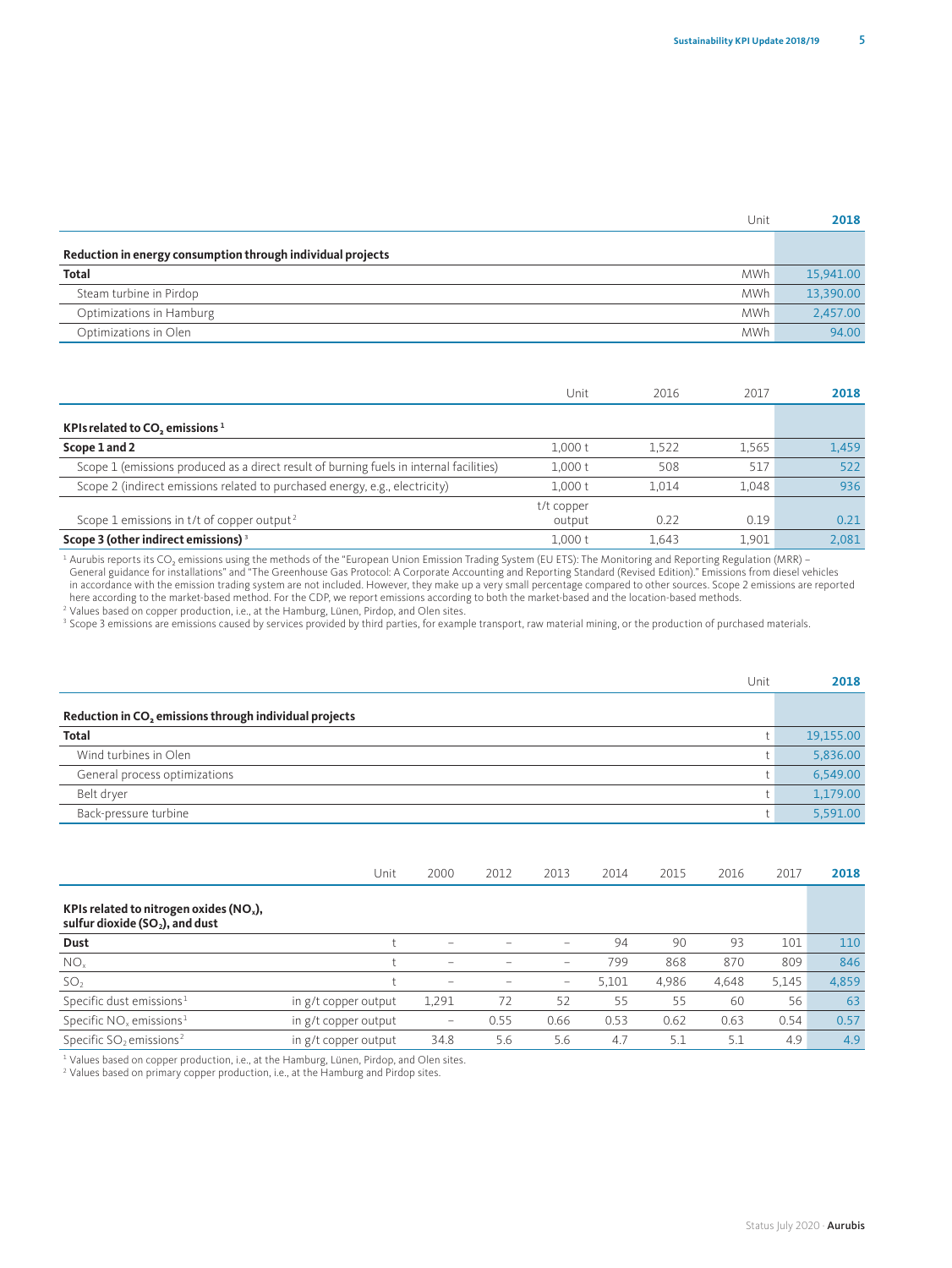|                                            | Unit              | 2016 | 2017 | 2018 |
|--------------------------------------------|-------------------|------|------|------|
| <b>KPIs related to water and effluents</b> |                   |      |      |      |
| <b>Total water withdrawal</b>              | million $m^3$     | 77.7 | 82.6 | 80.5 |
| Water withdrawal by source                 |                   |      |      |      |
| Surface water                              | million $m^3$     | 74.1 | 79.0 | 76.6 |
| Rainwater                                  | million $m^3$     | 0.4  | 0.4  | 0.4  |
| Groundwater                                | million $m3$      | 0.6  | 0.5  | 0.6  |
| Municipal water                            | million $m^3$     | 2.3  | 2.1  | 2.6  |
| Other <sup>1</sup>                         | million $m^3$     | 0.4  | 0.5  | 0.3  |
| <b>Total water discharge</b>               | million $m3$      | 72.9 | 77.1 | 77.0 |
| Water discharge by destination             |                   |      |      |      |
| Surface water                              | million $m^3$     | 71.4 | 75.8 | 75.6 |
| Municipal wastewater system                | million $m3$      | 1.4  | 1.3  | 1.4  |
| Wastewater to third parties                | million $m^3$     | 0.1  | 0.1  | &0.1 |
| Metal emissions to water <sup>2</sup>      | t/t copper output | 1.1  | 1.0  | 1.1  |

1Other: demineralized water, steam, etc.

<sup>2</sup> In our reporting, we refer to the copper production sites that discharge directly into water. These sites are Hamburg, Olen, and Pirdop.

In Lünen, wastewater is directed to the public sewer system after being treated on the plant premises.

|                                | Unit | 2016   | 2017   | 2018   |
|--------------------------------|------|--------|--------|--------|
| <b>KPIs related to waste</b>   |      |        |        |        |
| Hazardous waste                |      | 43,421 | 53,755 | 48,548 |
|                                |      |        |        |        |
| Landfilling                    |      | 27,430 | 34,417 | 34,032 |
| Disposal (thermal)             |      | 197    | 139    | 81     |
| Thermal utilization            |      | 2,363  | 2,407  | 2,109  |
| Recycling                      |      | 9,220  | 13,063 | 10,457 |
| Storage                        |      | 3,722  | 1,264  | 1,846  |
| Internal utilization/recycling |      | 487    | 2,464  | 24     |
| Non-hazardous waste            |      | 44,494 | 45,350 | 42,966 |
| Landfilling                    |      | 1,991  | 1,899  | 2,134  |
| Disposal (thermal)             |      | 197    | 139    | 428    |
| Thermal utilization            |      | 499    | 446    | 472    |
| Recycling                      |      | 33,916 | 35,768 | 32,947 |
| Storage                        |      | 1,265  | 184    | 128    |
| Internal utilization/recycling |      | 6,626  | 6,914  | 6,857  |
| <b>Construction waste</b>      |      | 51,029 | 38,826 | 46,558 |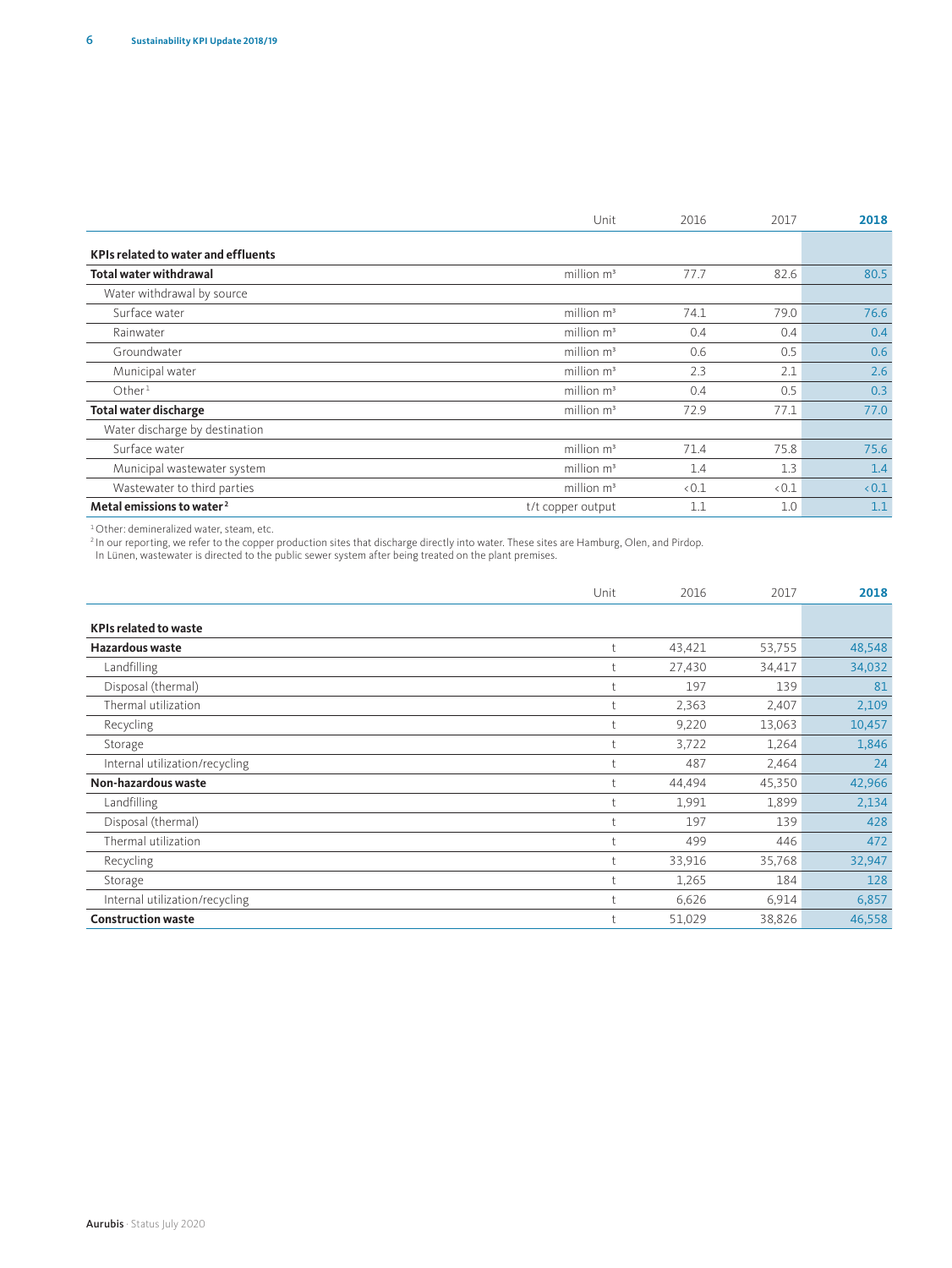| Direction |
|-----------|
|           |

**Conservation areas in close proximity to copper production sites**

| Hamburg                                                                    |               |           |
|----------------------------------------------------------------------------|---------------|-----------|
| Hamburger Unterelbe                                                        | $200 - 600$   | Southeast |
| Holzhafen                                                                  | $600 - 1,000$ | East      |
| Heuckenlock/Schweenssand                                                   | 3,600         | South     |
| Pirdop                                                                     |               |           |
| Tsentralen Balkan - bufer (nature conservation area)                       | approx. 1,000 | North     |
|                                                                            | approx. 1,700 | North     |
| Tsentralen Balkan - bufer (bird conservation area)                         | approx. 2,300 | East      |
| Sredna Gora                                                                | approx. 2,300 | South     |
| Lünen                                                                      |               |           |
| In den Kämpen, Im Mersche und Langerner Hufeisen                           | < 2,000       | Northeast |
| Lippeaue                                                                   | < 5,000       | Northwest |
| Lippe-Unna, Hamm, Soest, Warendorf                                         | < 2,500       | Northwest |
| Olen                                                                       |               |           |
| Valleigebied van de Kleine Nete met haar brongebieden, moerassen en heiden | approx. 1,000 | North     |
| De Vallei van de Kleine Nete Benedenstroom                                 | approx. 1,000 | North     |
| Het Olensbroek-Langendonk                                                  | approx. 1,000 | North     |
|                                                                            |               |           |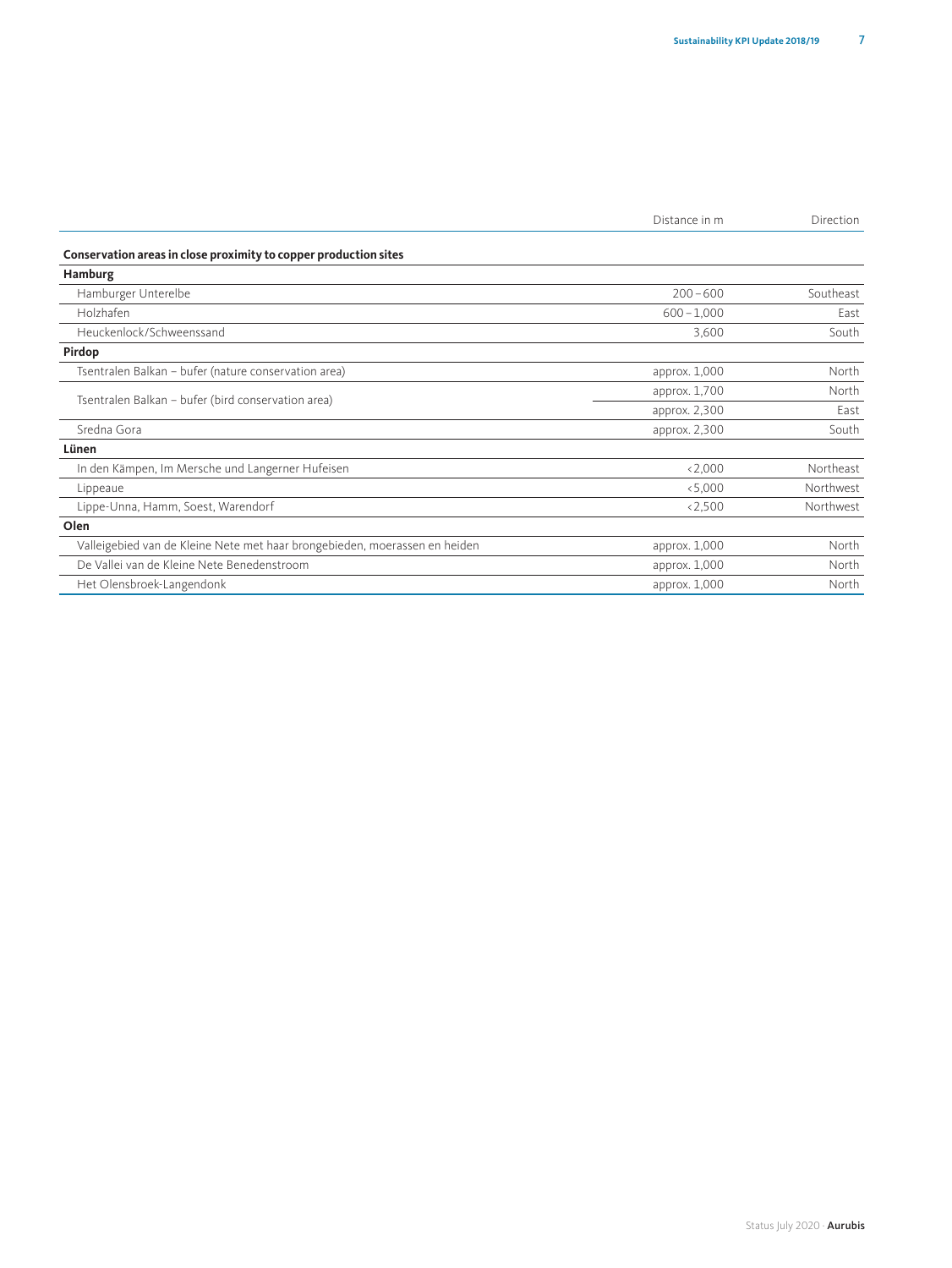### **KPIs RELATED TO PEOPLE**

If not otherwise indicated, the KPIs relate to permanent and temporary employment arrangements. In addition to the fully consolidated companies, the numbers include the employees of the non-consolidated companies Aurubis Metal Products (Shanghai) Co., Ltd., Aurubis Rus LLC (St. Petersburg), Aurubis Middle East FZE (Dubai), Aurubis Turkey Kimya Anonim Sirketi (Istanbul), and Aurubis Tampa LLC, which had a combined total of twelve employees in fiscal year 2018/19. The KPIs also include ten independent sales employees at international sites. The employees of Schwermetall Halbzeugwerk GmbH & Co. KG, in which Aurubis holds a 50% stake, and Ampashield NV/SA (BE) are not included. If not otherwise indicated, the KPIs relate to the reporting date of September 30, 2019.

|                                                | Unit   | 2014/15 | 2015/16 | 2016/17 | 2017/18        | 2018/19        |
|------------------------------------------------|--------|---------|---------|---------|----------------|----------------|
| Development of employee headcount              |        |         |         |         |                |                |
| Total employees                                | Number | 6,321   | 6,454   | 6,494   | 6,673          | 6,853          |
|                                                |        |         |         |         |                |                |
|                                                |        |         |         |         |                |                |
|                                                |        |         |         | Unit    | 2017/18        | 2018/19        |
| <b>Employee structure in the Aurubis Group</b> |        |         |         |         |                |                |
| Total employees                                |        |         |         | Number  | 6,673          | 6,853          |
| - Female                                       |        |         |         | $\%$    | 12             | 12             |
| - Male                                         |        |         |         | $\%$    | 88             | 88             |
| Blue collar                                    |        |         |         | Number  | 4,130          | 4,214          |
| - Female                                       |        |         |         | $\%$    | $\overline{4}$ | $\overline{4}$ |
| - Male                                         |        |         |         | $\%$    | 96             | 96             |
| White collar                                   |        |         |         | Number  | 2,256          | 2,350          |
| - Female                                       |        |         |         | $\%$    | 28             | 28             |
| - Male                                         |        |         |         | $\%$    | 72             | 72             |
| Apprentices                                    |        |         |         | Number  | 287            | 289            |
| - Female                                       |        |         |         | $\%$    | 10             | 13             |
| - Male                                         |        |         |         | $\%$    | 90             | 87             |
| Temporary workers <sup>1</sup>                 |        |         |         | Number  | 214            | 223            |
| New employee hires (including apprentices)     |        |         |         | Number  | 544            | 793            |
| Turnover rate (excluding apprentices)          |        |         |         | $\%$    | 6.6            | 7.8            |
| Average length of employment in the company    |        |         |         | Years   | 15.3           | 14.2           |

<sup>1</sup> Personnel that are legally employed by an external service provider, regularly work for Aurubis, and have been approved in the course of internal personnel and resource planning. External consultants and service providers are not included.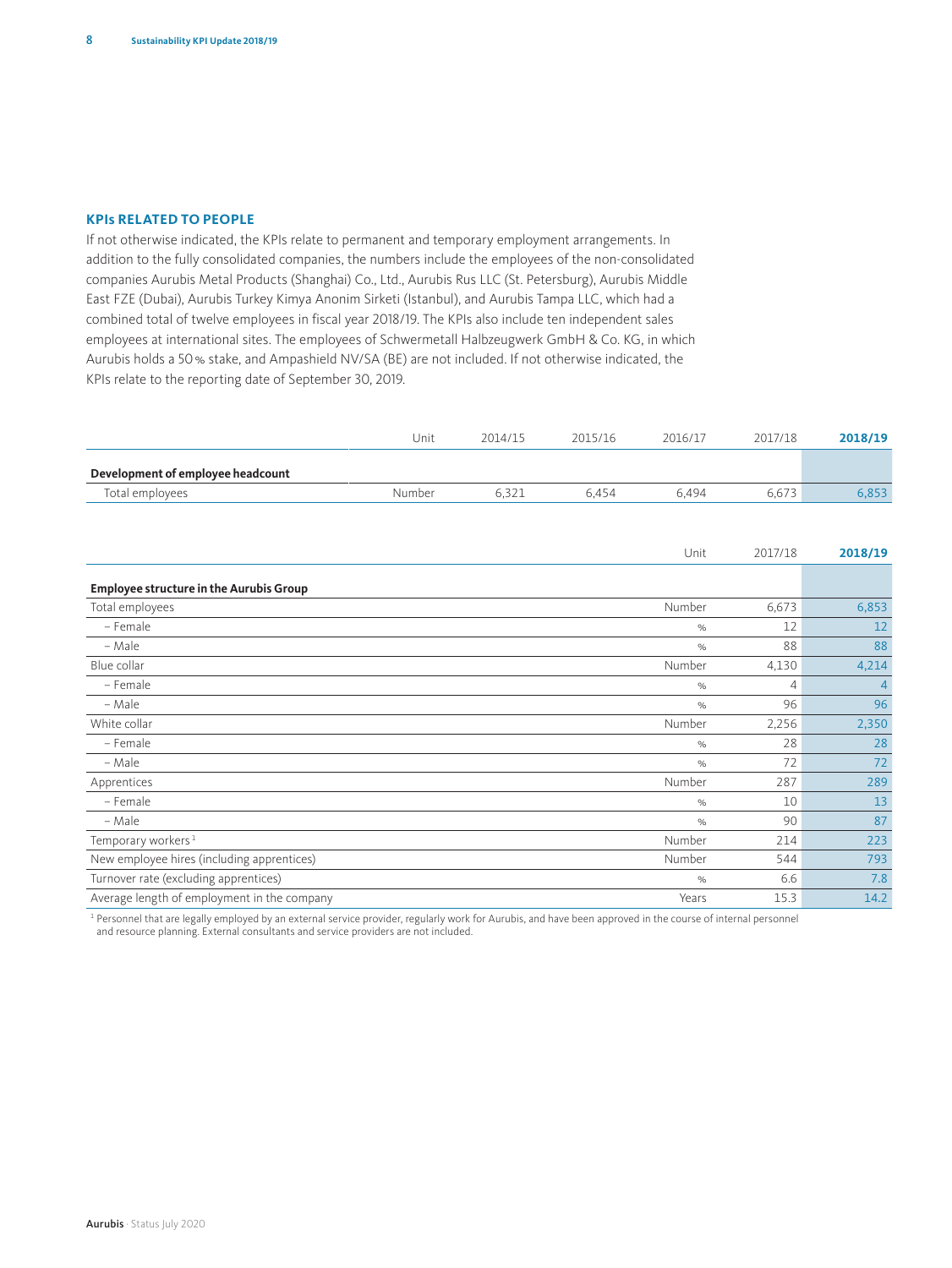|                                                                     | Unit          | 2017/18   |                | 2018/19   |                |  |
|---------------------------------------------------------------------|---------------|-----------|----------------|-----------|----------------|--|
|                                                                     |               | Permanent | Temporary      | Permanent | Temporary      |  |
|                                                                     |               |           |                |           |                |  |
| Temporary and permanent contracts <sup>1</sup>                      |               |           |                |           |                |  |
| Total employees                                                     | Number        | 6.159     | 227            | 6.309     | 255            |  |
| - Female                                                            | Number        | 729       | 53             | 766       | 45             |  |
| - Male                                                              | Number        | 5,430     | 174            | 5,543     | 210            |  |
| - Employees in Germany                                              | Number        | 3,396     | 116            | 3,502     | 142            |  |
| - Employees in Europe (excluding Germany)                           | Number        | 2,133     | 75             | 2,200     | 72             |  |
| - Employees in the US                                               | Number        | 611       | 36             | 590       | 41             |  |
| - Employees in Asia                                                 | Number        | 19        | 0              | 17        | $\mathbf{0}$   |  |
| <sup>1</sup> Apprentices not included.                              |               |           |                |           |                |  |
|                                                                     |               |           |                |           |                |  |
|                                                                     | Unit          | 2017/18   |                | 2018/19   |                |  |
|                                                                     |               |           |                |           |                |  |
|                                                                     |               | Full-time | Part-time      | Full-time | Part-time      |  |
| Full-time and part-time employees in the Aurubis Group <sup>1</sup> |               |           |                |           |                |  |
| Total employees                                                     | Number        | 6,160     | 226            | 6,300     | 264            |  |
| - Proportion of total employees                                     | $\frac{1}{2}$ | 96        | $\overline{4}$ | 96        | $\overline{4}$ |  |
| - Female                                                            | Number        | 654       | 128            | 673       | 138            |  |
| - Proportion of female employees                                    | $\%$          | 84        | 16             | 83        | 17             |  |
| – Male                                                              | Number        | 5,506     | 98             | 5,627     | 126            |  |
| - Proportion of male employees                                      | $\%$          | 98        | $\overline{2}$ | 98        | $\overline{2}$ |  |
| <sup>1</sup> Apprentices not included.                              |               |           |                |           |                |  |

|                                                 | Unit   | 2017/18 | 2018/19 |
|-------------------------------------------------|--------|---------|---------|
| Age structure in the Aurubis Group <sup>1</sup> |        |         |         |
| $\langle 20$                                    | Number | 14      | 15      |
| $20 - 29$                                       | Number | 984     | 999     |
| $30 - 39$                                       | Number | 1,515   | 1,647   |
| $40 - 49$                                       | Number | 1,452   | 1,471   |
| $50 - 59$                                       | Number | 1,820   | 1,832   |
| $60 - 69$                                       | Number | 585     | 586     |
| >69                                             | Number | 16      | 14      |

<sup>1</sup> Apprentices not included.

|                                      | Unit          | 2017/18 | 2018/19 |
|--------------------------------------|---------------|---------|---------|
| <b>Proportion of female managers</b> |               |         |         |
|                                      |               |         |         |
| On the Executive Board               | $\frac{1}{2}$ |         |         |
| First management level               | $\%$          |         | 24      |
| Second management level              | $\frac{1}{2}$ | 20      | 19      |
| On the Supervisory Board             | $\frac{1}{2}$ | 22      | 30      |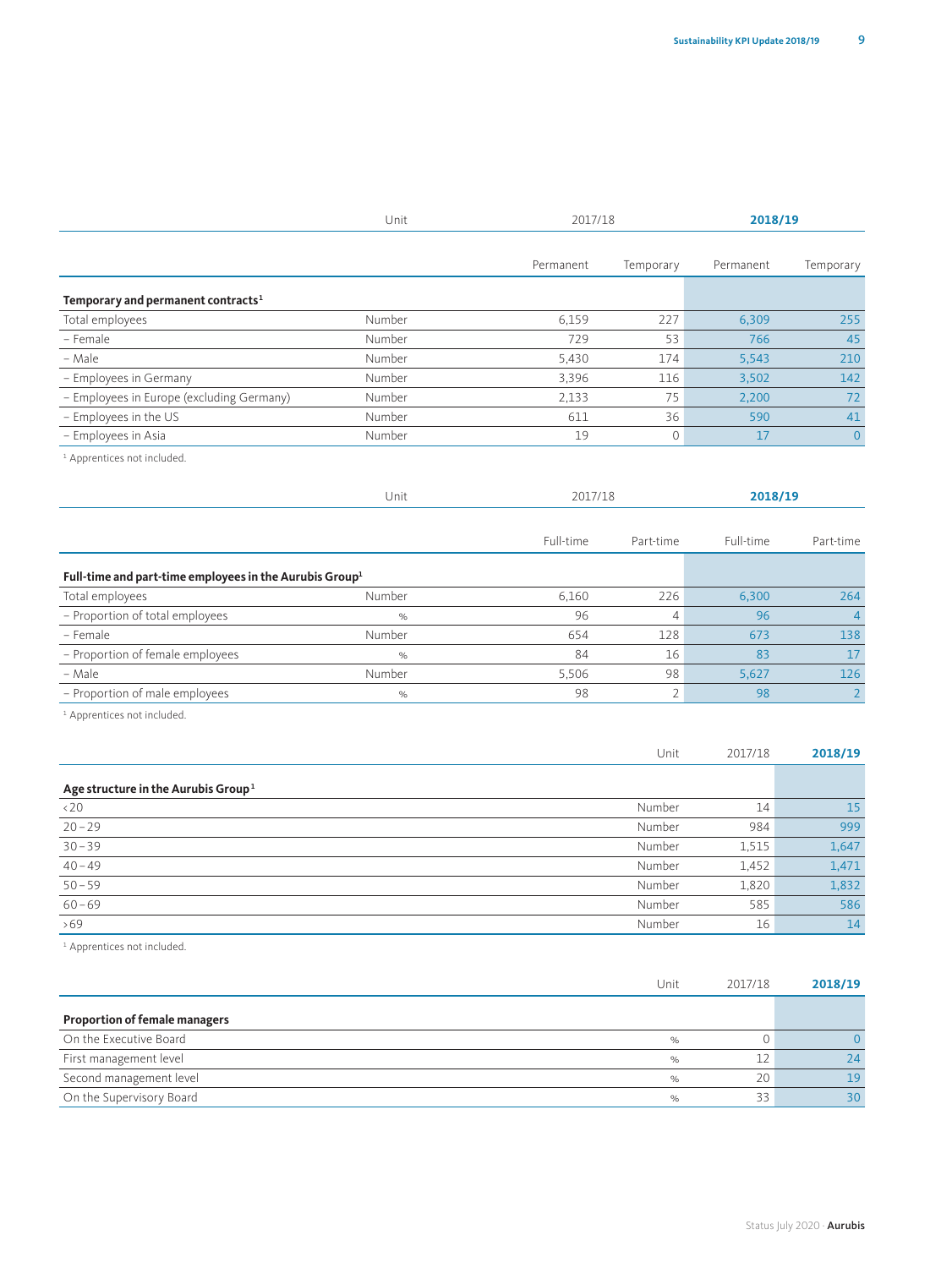|                                                    | Unit          | 2017/18 | 2018/19 |
|----------------------------------------------------|---------------|---------|---------|
| Individuals with a disability                      |               |         |         |
| Percentage of individuals with a severe disability | $O/_{\alpha}$ |         |         |

|                             | Unit        | 2017/18 | 2018/19 |
|-----------------------------|-------------|---------|---------|
| Incidents of discrimination |             |         |         |
| Cases of discrimination     | $O/_{\sim}$ |         |         |

|                                                          | Unit         | 2017/18 | 2018/19 |
|----------------------------------------------------------|--------------|---------|---------|
| Proportion of employees covered by collective agreements |              |         |         |
| Proportion of total employees                            | $O_{\alpha}$ | ۹Q      | 96      |
| Proportion of AG employees                               |              | 100     | 96      |

|                                                         | Unit         | 2017/18 | 2018/19 |
|---------------------------------------------------------|--------------|---------|---------|
| Apprenticeship and apprentice retention rate in Germany |              |         |         |
| Apprenticeship rate                                     | $O_{\alpha}$ |         |         |
| Apprentice retention rate                               | $O_{\alpha}$ | 80      | 78.4    |

|                                                          | Unit                    | 2017/18 | 2018/19 |
|----------------------------------------------------------|-------------------------|---------|---------|
| KPIs regarding average training hours                    |                         |         |         |
| Aurubis Group                                            | Training hours/employee | 11.5    | 15.2    |
| - Blue collar                                            | Training hours/employee | 9.7     | 13.6    |
| - White collar                                           | Training hours/employee | 15.1    | 18.3    |
| Proportion of Aurubis Group employees receiving training | $\%$                    |         | 76      |
| - Blue collar                                            | $\%$                    | $^{-1}$ | 73      |
| - White collar                                           | $\%$                    | --      | 79      |

<sup>1</sup> We did not record this KPI in fiscal year 2017/18.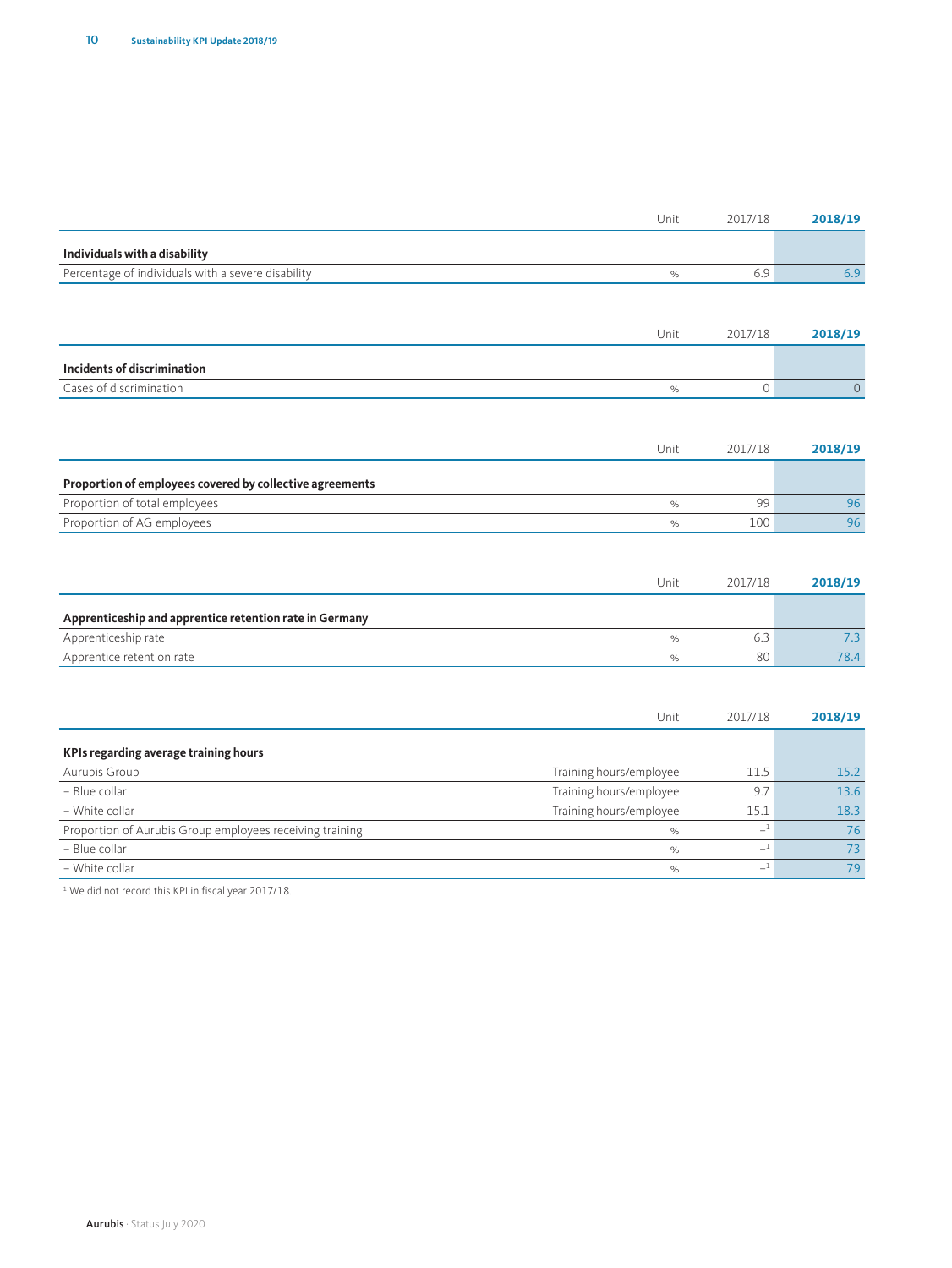|                                                                 | Unit   | 2014/15      | 2015/16     | 2016/17  | 2017/18  | 2018/19      |
|-----------------------------------------------------------------|--------|--------------|-------------|----------|----------|--------------|
| Work-related accidents involving Aurubis employees <sup>1</sup> |        |              |             |          |          |              |
| LTIFR <sup>2</sup>                                              | Rate   | 6.3          | 4.6         | 4.8      | 6.1      | 5.8          |
| Number of work-related accidents                                | Number | 63           | 45          | 47       | 60       | 59           |
| Number of work-related fatalities                               | Number | $\mathbf{0}$ | $\mathbf 0$ | 0        | $\Omega$ | $\mathbf{0}$ |
| Work-related accidents involving temporary workers              |        |              |             |          |          |              |
| LTIFR <sup>2</sup>                                              | Rate   | $-3$         | $-3$        | $-3$     | $-3$     | 37           |
| Number of work-related accidents                                | Number | $-3$         | $-3$        | $-3$     | $-3$     | 15           |
| Number of work-related fatalities                               | Number | $\mathbf{0}$ | $\mathbf 0$ | $\Omega$ | 0        | $\mathbf{0}$ |
| Work-related accidents involving external companies             |        |              |             |          |          |              |
| LTIFR <sup>2</sup>                                              | Rate   | $-3$         | $-3$        | $-3$     | $-3$     | 5.9          |
| Number of work-related accidents                                | Number | $-3$         | $-3$        | $-3$     | $-3$     | 22           |
| Number of work-related fatalities                               | Number | 0            |             | 0        | 0        | $\mathbf{0}$ |

1 KPIs for consolidated sites with ten or more employees. Excluding Schwermetall Halbzeugwerk GmbH & Co. KG, in which Aurubis holds a 50 % stake.<br><sup>2</sup> LTIFR = lost time injury frequency rate: work-related accidents with at